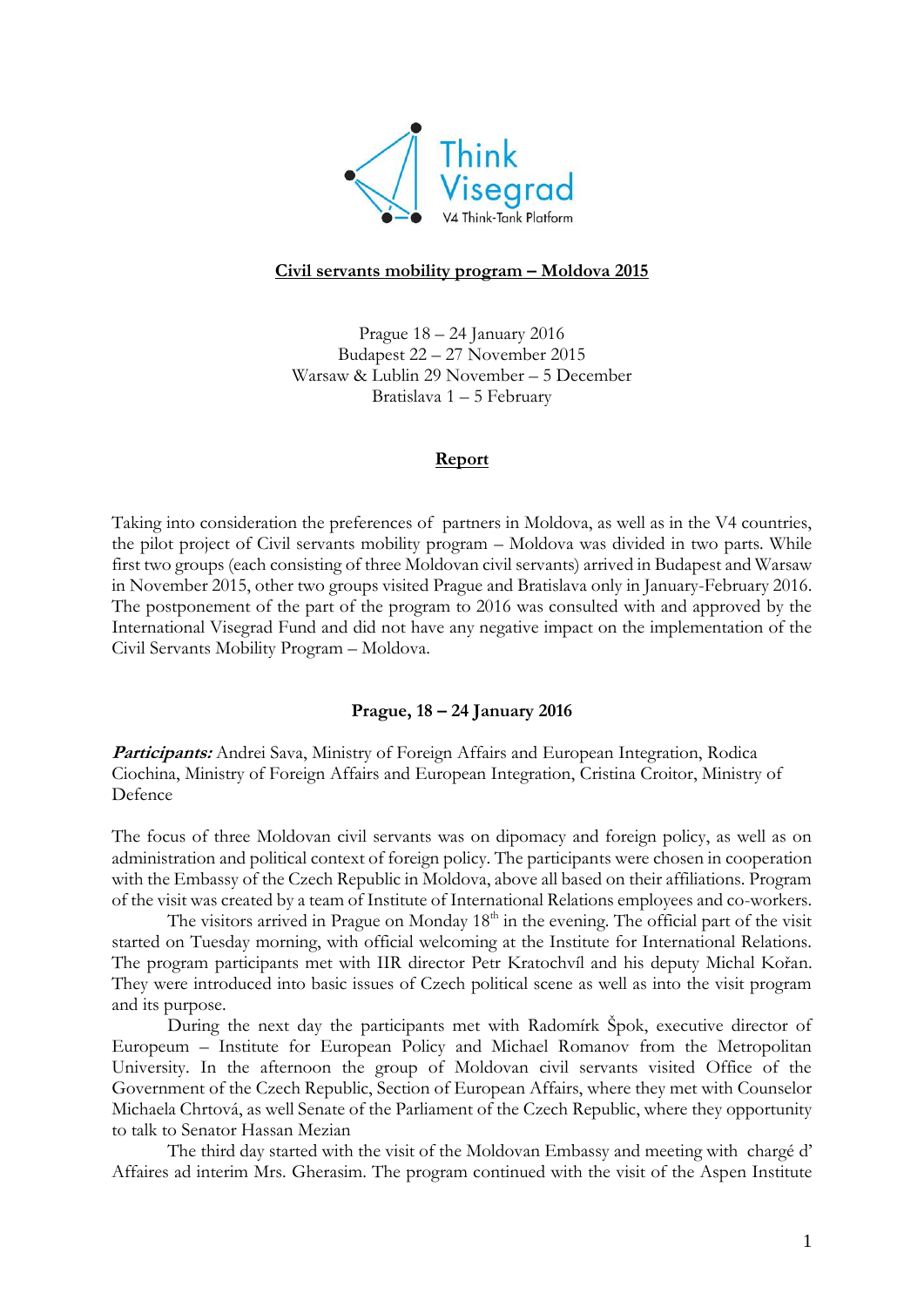(meeting with Deputy Director Maria Staszkiewicz) and Association for International Affairs (meeting with research director Vit Dostal and his colleagues).

On the next day the list of visited institutions included Parliamentary Institute, Parliament of the Czech Republic (meeting with Martin Kuta), Office of the President of the Czech Republic (meeting with Petr Pirunčík, expert on Central and Eastern Europe) and Polish Embassy (meeting with Deputy Ambassador Jaroslaw Strejzek).

The fifth day of the program of Moldovan civil servants started at the Ministry of Foreign Affairs, at the Department of Security Policy (meeting with Alena Obrusníková). The participants also had opportunity to meet Martin Svárovský from the Policy Planning Department, Marek Pavlík and Šárka Stráhalová from the Department of Central Europe. In the afternoon they visited the Department of South-Eastern Europe.

#### **Budapest, 22-27 November 2015**

Participants: Denis Bejan, Ministry of Economy, Olesea Bordan, Ministry of Economy, Cristina Jandîc, Ministry of Foreign Affairs and European Integration

The program in Budapest was organized by the Institute for Foreign Affairs and Trade (IFAT) together with the Centre for Euro-Atlantic Integration and Democracy (CEID). The topic of the training program was small and medium-sized enterprises (SMEs). As SME sector plays as an important role in boosting employment, supporting economic growth and encouraging innovation, the aim of the program was to provide professional information on the circle of institutions, promotion policy and incentives used in Hungary for improving domestic and international competitiveness of SMEs.

For providing a comprehensive picture with practical, useful information, the organizers invited number of leading experts from ministries (Ministry of National Economy, Ministry of Foreign Affairs and Trade, Ministry of National Development, Prime Minister's Office), from National Bank of Hungary (NBH) and Chambers of Commerce and Industry. Directors of background institutions of the Ministry of Foreign Affairs and Trade – such as the Hungarian Investment Promotion Agency (HIPA), EXIM and the Hungarian National Trading House – also presented the SME related activities of their organizations. As Germany is the largest investor and trading partner of Hungary, a meeting with the Head of Economy Section of the German Embassy in Budapest was organized for the delegation. Providing a business point of view on start-ups, competitiveness and cross border cooperation of SMEs, associate professors from Corvinus University of Budapest and Edutus College together with an expert from Design Terminal were also invited to hold lectures for the participants.

The professional program covered a wide range of topics, including state policies, management of EU funds, taxation system, economic development, international competitiveness, as well as economic diplomacy, with the aim of sharing Hungarian experiences in these areas. The delegates had the opportunity to visit the ministries, the NHP and the Embassy of Germany in Budapest and the IFAT hosted the remaining lectures. Participants listened to 3-4 presentations per day.

## **Warsaw & Lublin, 29 November – 5 December**

**Participants:** Valeriu Iasan, Svetlana Staver and Sandu Samatailo, the Agency of Intervention and Payments in Agriculture under the Ministry of Agriculture and Food Industry of Moldova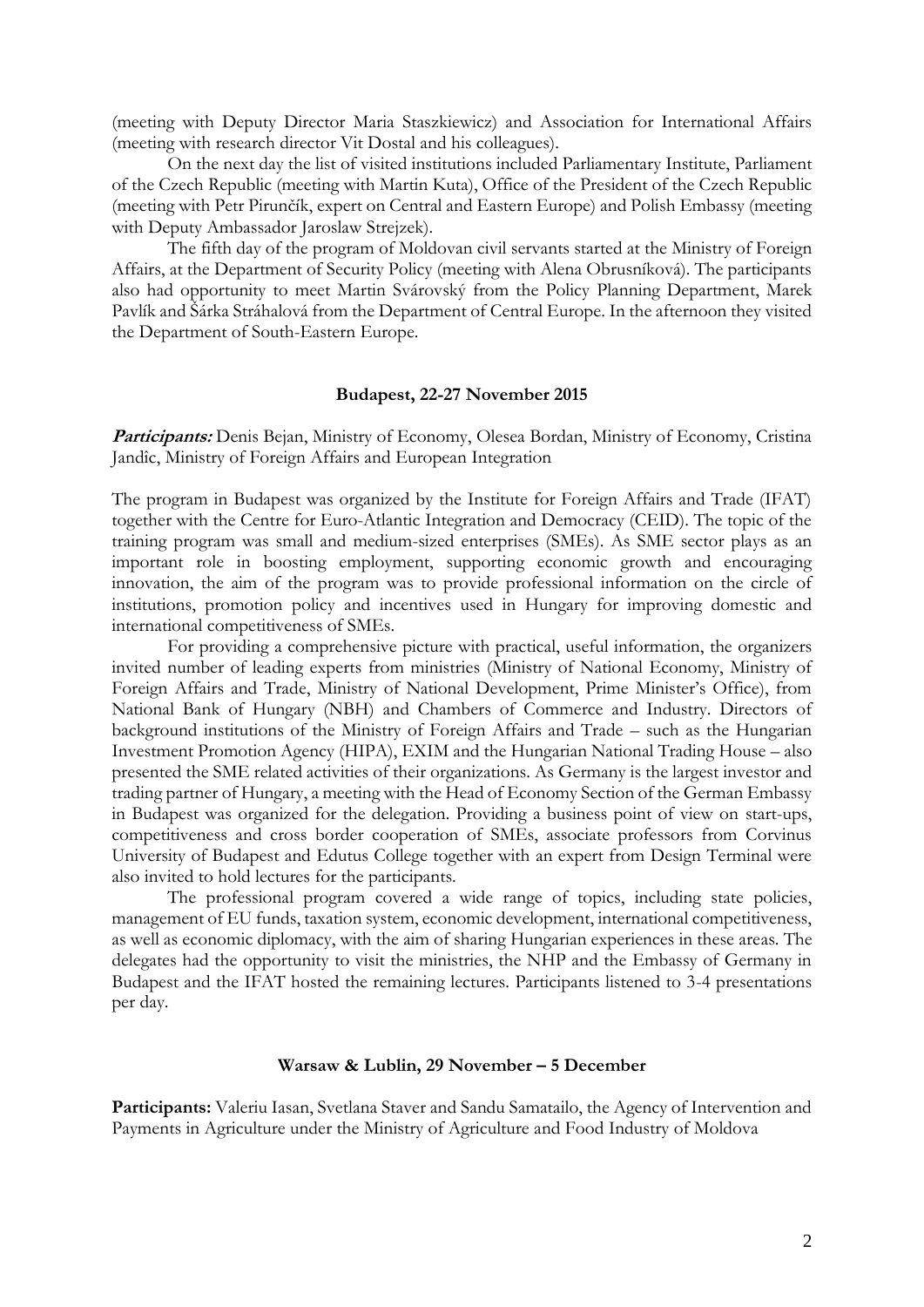The visit to Poland was organized jointly by the Center for Eastern Studies in Warsaw and Institute of East-Central Europe in Lublin. It should be noted that the important role in the organization of stay was played by Embassy of the Republic of Poland in Chisinau, and in particular by councilor Joanna Bojko. The main topic of the visit were the issues related to the support of agricultural development, including among others methods of obtaining credits for the agri-food sector (inc. food processing and storage) and technical aspects of servicing development aid dedicated for agriculture development.

 The official program of the visit began on Monday (30 November) when the delegation conducted a meeting with Waldemar Sochaczewski, Director of the International Cooperation Office in Agricultural Market Agency, and former advisor to the Minister of Agriculture and Food Industry of Moldova on behalf of the European Union and the UNDP. During the meeting various topics were raised including (among others) the problems with obtaining external financing by Moldovan farmers and impact of prolonged political crisis prevailing in Moldova on the development of the agricultural sector in the country. Issue of the role of the state in facilitating contacts between Moldovan farmers-investors and foreign manufacturers of agricultural machinery as well as processing and storage equipment was also discussed. Then, the delegation held a meeting with analysts of the Center for Eastern Studies (OSW), during which, among others, the impact of corruption on the functioning of Moldovan structures responsible for the development of the agricultural sector and its financing was discussed. The meeting was chaired by Kamil Całus, head specialist on Moldova in the OSW. The first day of the visit ended with working dinner with HE Ambassador of the Republic of Moldova to Poland Iurie Bodrug, during which he shared with delegates his knowledge about the perception of the key problems of Moldovan agricultural sector in Poland.

 On the second day of the visit (1 December) Moldovan delegation traveled to Lublin. Immediately after arrival, the guests met with Robert Żyśko and Jacek Warda from the Department of Strategy and Investors Service Office of the City of Lublin, who presented the strategy of Lublin in the national context, and then held a lively discussion on how to draw up such strategies for the other cities (in Moldova). The next part of the visit to Lublin was a tour around the Old Town and to the Lublin Castle followed by the working dinner which was attended also by representatives of the City of Lublin, Lublin Voivodeship Marshal's Office and the Catholic University of Lublin academics . On the same day evening Moldovan guest attended the Great Gala held within the premises of Lublin Philharmonic on the occasion of the 15th anniversary of Lublin Business Club. Gala was an opportunity for the Moldovan visitors to establish contacts and hold discussions with representatives of local business (including Andrzej Kita - soon-to-be Honorary Consul of the Republic of Moldova in Lublin) and to become familiar with the model of functioning of business clubs in Poland.

In the morning, December 2, there was a meeting with Dorota Skwarek from the Regional Policy Department of the Marshal Office of Lublin, who familiarized Moldovan delegation with the way the provinces in Poland operates in the European context and referred to the development plans of the Province of Lublin, including cross-border cooperation. After that the delegation held several hours long meeting with representatives of the local companies producing agricultural machinery: Sipma, Ursus and Maszyny Rolnicze Batyra.

On the fourth day of visit within the premises of the Centre for Eastern Studies (OSW) Moldovan delegation took part in a seminar with representatives of ministries and institutions dealing with issues related to development credits servicing, including those dedicated for agriculture. Among them: Arkadiusz Goc from the Department of Guarantees of the Ministry of Finance, Elżbieta Bodio - Deputy Director of the Department of Promotion and Bilateral Cooperation of the Ministry of Economy and Przemyslaw Zasieczny - head of the Department of servicing the liabilities and receivables at Bank Gospodarstwa Krajowego. The seminar was also attended by Rafał Sadowski, an OSW analyst at the Department of Belarus, Ukraine and Moldova.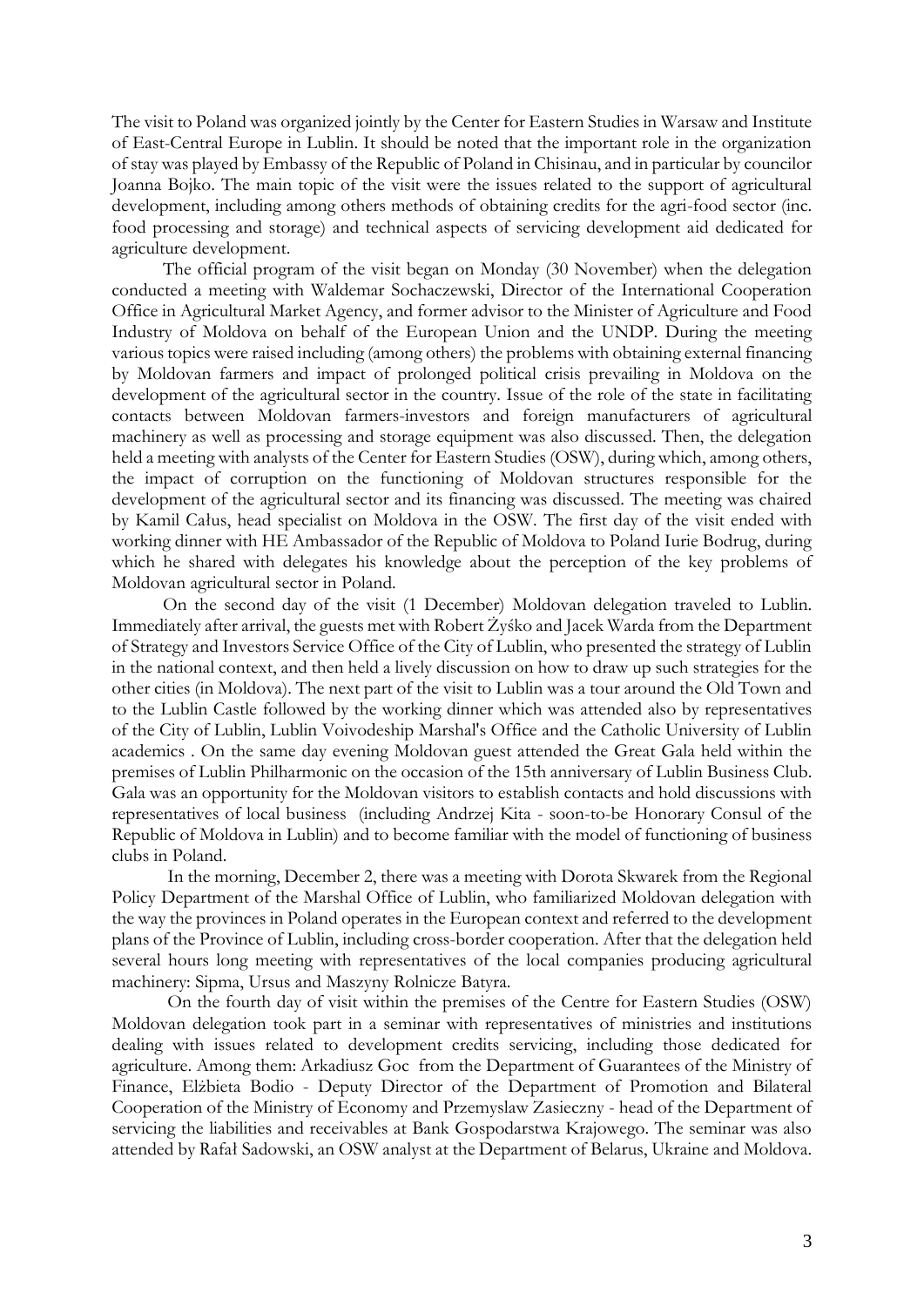The meeting was also attended by Vlad Nastase specialist for Economic Affairs in the Embassy of the Republic of Moldova in Warsaw.

On the last day of stay Moldovan guests paid a visit to Mazovian Agricultural Advisory Centre (MODR). During the meeting Wojciech Rzewuski, deputy director of the Centre explained to the members of the delegation the essence of the functioning of the Agricultural Advisory Centers both in Warsaw and across the country. He discussed the scope of its tasks and presented methods used by the Centre to help farmers (including through assistance in preparing business plans and obtaining financing). Meeting proved that setting up a system similar to the Polish Agricultural Advisory Centers in Moldova could have a positive impact on the development of agriculture in this country as it would make it easier for the farmers to implement new investments and production technologies. At noon, the Moldovan delegation participated in a meeting with representatives of the Ministry of Agriculture and Rural Development. The discussion, which was led by Monika Tyska - Deputy Director of the International Cooperation Department - was devoted to a broad spectrum of issues related to the role of international cooperation in supporting the development of agriculture and its modernization. Agnieszka Szelągowska, director of the Department of Finance, familiarized Moldovan delegates with technical aspects of carrying out the state procurements among foreign producers willing to provide agricultural technology and equipment to the Moldovan market. Agnieszka Wojciechowska, head of the Department of CIS countries in the ministry also participated in the discussion. Opinions expressed by Dorota Śwircz from the Polish Exporters Association was very important as well for the Moldovan guests, as they could gain knowledge about the problems that affects foreign companies on the Moldovan market. The last item on the agenda of Moldovan delegates was a visit to the Ministry of Foreign Affairs, during which the guests met with representatives of, among others, Department of Development Assistance, Eastern Department and Economic Cooperation Department.

## **Bratislava, 1 – 5 February 2016**

Particpants: Radu Rogovei, Deputy Head of Road Development Department; Andrei Slanina, Senior Consultant of Road Transport Department and Sergiu Vatamaniuc, Senior Consultant of Road Transport Department

The study visit of Moldovan civil servants was organised by the Central European Policy Institute, Slovak Foreign Policy Association and the Ministry of Transport, Construction and Regional Development of the Slovak Republic.

The seminars were divided into two parts: practical and theoretical. Most of the theoretical lessons took place at the Ministry of Transport, Construction and Regional Development of the Slovak Republic. They focused on various topics, e.g. the Slovak Republic within the European Union, the plans for sustainable mobility, preparation processes, the cycling transport development in the Slovak Republic, public transport financing by EU founds, information on the projects, legislation in the Slovak Republic, experience with granting of EC vehicle type-approval, the road technical inspections, bus transport and business in taxi services. Furthermore, other seminars were held at the National Council of the Slovak Republic with focus on a brief overview of the Accession Negotiation Process of the Slovak Republic to the EU. Moreover, the experts have visited several laboratories, namely the Transport Research Institute in Žilina, Technical vehicle inspection (SLOVDEKRA) and the Institute of Transport Technology and Engineering Design at the Slovak University of Technology in Bratislava. Finally, the representatives from Moldova met with the representatives of the International Visegrad Fund and exchanged their perspectives of the programme and several practical suggestions in order to further improve the